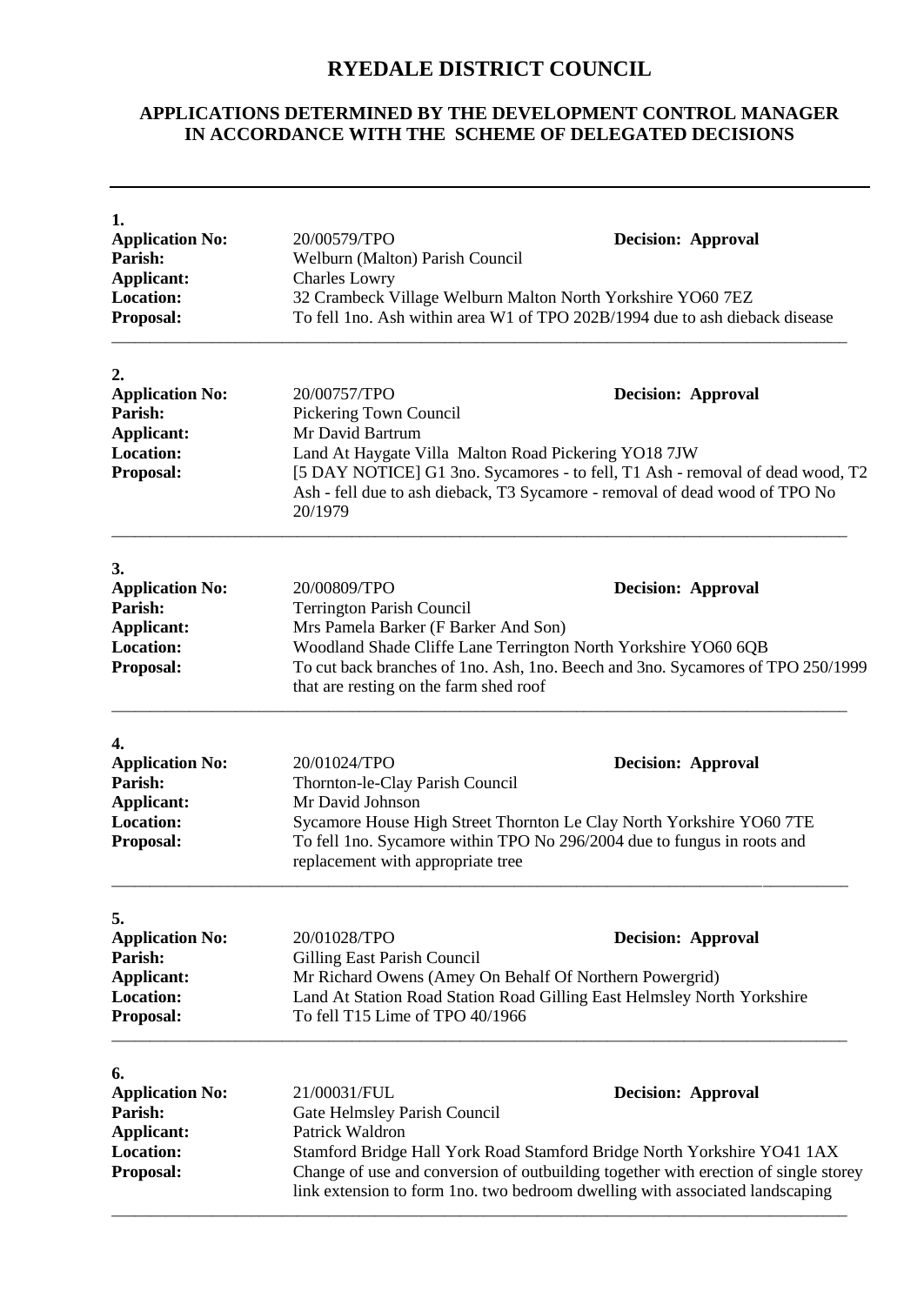| 7.<br><b>Application No:</b><br>Parish:<br>Applicant:<br><b>Location:</b><br>Proposal:         | 21/00032/LBC<br><b>Decision: Approval</b><br>Gate Helmsley Parish Council<br>Patrick Waldron<br>Stamford Bridge Hall York Road Stamford Bridge North Yorkshire YO41 1AX<br>Internal and external alterations to allow conversion of outbuilding together with<br>erection of single storey link extension to form 1no. two bedroom dwelling                                        |
|------------------------------------------------------------------------------------------------|------------------------------------------------------------------------------------------------------------------------------------------------------------------------------------------------------------------------------------------------------------------------------------------------------------------------------------------------------------------------------------|
| 8.<br><b>Application No:</b><br>Parish:<br><b>Applicant:</b><br><b>Location:</b><br>Proposal:  | 21/00046/TPO<br><b>Decision: DETERMINED</b><br><b>Nawton Parish Council</b><br>Kirkdale Manor Management Co Ltd<br>Kirkdale Manor Highfield Lane Nawton Helmsley North Yorkshire YO62 7UA<br>Remove G3 2no. Ash, T6 Beech and T7 Beech as indicated on Northern Area (Map<br>2) of TPO 275/2001                                                                                    |
| 9.<br><b>Application No:</b><br>Parish:<br>Applicant:<br><b>Location:</b><br>Proposal:         | <b>Decision: DETERMINED</b><br>21/00050/TPO<br><b>Malton Town Council</b><br>Mr Trevor Holtby<br>White Gables 9 Castle Howard Drive Malton North Yorkshire YO17 7BA<br>Crown reduction of 3 metres and crown thin of 15% to 2no. Lime Trees within TPO<br>No. 336/2014                                                                                                             |
| 10.<br><b>Application No:</b><br>Parish:<br><b>Applicant:</b><br><b>Location:</b><br>Proposal: | 21/00152/FUL<br><b>Decision: Approval</b><br>Sherburn Parish Council<br>Mr John Cooper<br>The East Riding St Hildas Street Sherburn Malton North Yorkshire YO17 8PG<br>Erection of two storey rear extension to form 1no. two bedroom dwelling and change<br>of use of existing first floor function room to form 3no. letting bedrooms with<br>associated landscaping and parking |
| 11.<br><b>Application No:</b><br>Parish:<br>Applicant:<br><b>Location:</b><br>Proposal:        | 21/00222/73<br><b>Decision: Approval</b><br><b>Malton Town Council</b><br>Mrs Janet Dale<br>53 Castlegate Malton North Yorkshire YO17 7DT<br>Variation of conditions 02 and 03 of planning approval 3/83/74S dated 14.03.1996 to<br>allow the premises to serve hot and cold food and drink takeaway and an extension of<br>opening hours to 7am to 7pm to include Sunday opening  |
| 12.<br><b>Application No:</b><br>Parish:<br>Applicant:<br><b>Location:</b><br>Proposal:        | 21/00225/HOUSE<br><b>Decision: Approval</b><br>Thixendale Parish Council<br>Mrs Caron Robinson<br>The Old Vicarage Main Street Thixendale Malton YO17 9TG<br>Erection of single storey rear extension and altered rear entrance following removal<br>of existing rear wall to kitchen and lean-to roof to kitchen.                                                                 |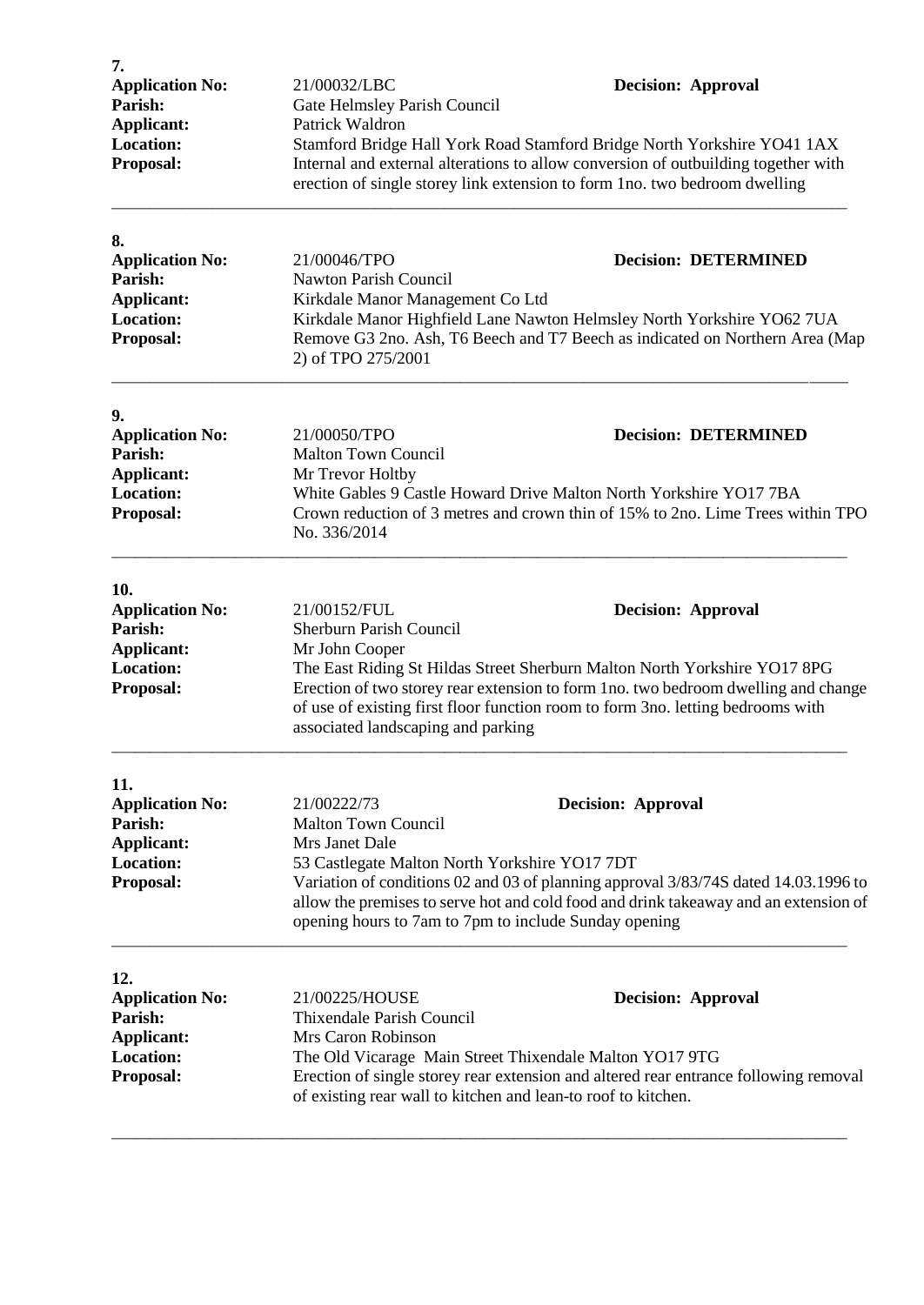| 13.                                                                                                    |                                                                                                                                     |                                                                                       |
|--------------------------------------------------------------------------------------------------------|-------------------------------------------------------------------------------------------------------------------------------------|---------------------------------------------------------------------------------------|
| <b>Application No:</b>                                                                                 | 21/00226/LBC                                                                                                                        | <b>Decision: Approval</b>                                                             |
| Parish:                                                                                                | Thixendale Parish Council                                                                                                           |                                                                                       |
| Applicant:                                                                                             | Mrs Caron Robinson<br>The Old Vicarage Main Street Thixendale Malton YO17 9TG                                                       |                                                                                       |
| <b>Location:</b>                                                                                       |                                                                                                                                     |                                                                                       |
| Internal and external alterations to include the erection of single storey rear extension<br>Proposal: |                                                                                                                                     |                                                                                       |
|                                                                                                        |                                                                                                                                     | and altered rear entrance following removal of existing rear wall to kitchen and      |
|                                                                                                        | lean-to roof to kitchen.                                                                                                            |                                                                                       |
|                                                                                                        |                                                                                                                                     |                                                                                       |
| 14.                                                                                                    |                                                                                                                                     |                                                                                       |
| <b>Application No:</b>                                                                                 | 21/00246/LBC                                                                                                                        | <b>Decision: Approval</b>                                                             |
| Parish:                                                                                                | <b>Terrington Parish Council</b>                                                                                                    |                                                                                       |
| <b>Applicant:</b>                                                                                      | Mr Martin Bridge                                                                                                                    |                                                                                       |
| <b>Location:</b>                                                                                       | Bay Horse Inn Main Street Terrington Malton YO60 6PP                                                                                |                                                                                       |
| Proposal:                                                                                              | Installation of 1no. replacement timber window to the rear.                                                                         |                                                                                       |
|                                                                                                        |                                                                                                                                     |                                                                                       |
| 15.                                                                                                    |                                                                                                                                     |                                                                                       |
| <b>Application No:</b>                                                                                 | 21/00312/FUL                                                                                                                        | <b>Decision: Approval</b>                                                             |
| Parish:                                                                                                | <b>Terrington Parish Council</b>                                                                                                    |                                                                                       |
| Applicant:                                                                                             | Mr Martin Bridge                                                                                                                    |                                                                                       |
| <b>Location:</b>                                                                                       | Bay Horse Inn Main Street Terrington Malton YO60 6PP                                                                                |                                                                                       |
| Proposal:                                                                                              |                                                                                                                                     | Installation of 1no. replacement timber window to Grade II building.                  |
|                                                                                                        |                                                                                                                                     |                                                                                       |
| 16.                                                                                                    | 21/00386/FUL                                                                                                                        |                                                                                       |
| <b>Application No:</b><br>Parish:                                                                      |                                                                                                                                     | <b>Decision: Approval</b>                                                             |
|                                                                                                        | Leavening Parish Council                                                                                                            |                                                                                       |
| Applicant:<br><b>Location:</b>                                                                         | Mr Gary Hargreaves                                                                                                                  |                                                                                       |
| Proposal:                                                                                              | Beckside Dam Lane Leavening Malton YO17 9SJ<br>Siting of 1no. one bedroom detached chalet building for use as an annexe and holiday |                                                                                       |
|                                                                                                        | let (retrospective).                                                                                                                |                                                                                       |
|                                                                                                        |                                                                                                                                     |                                                                                       |
| 17.                                                                                                    |                                                                                                                                     |                                                                                       |
| <b>Application No:</b>                                                                                 | 21/00482/FUL                                                                                                                        | <b>Decision: Approval</b>                                                             |
| Parish:                                                                                                | Pickering Town Council                                                                                                              |                                                                                       |
| Applicant:                                                                                             | Mr Ismail Al Rayyse                                                                                                                 |                                                                                       |
| <b>Location:</b>                                                                                       | 142 Westgate Pickering North Yorkshire YO18 8BB                                                                                     |                                                                                       |
| Proposal:                                                                                              |                                                                                                                                     | Change of use, alteration and extension of existing office and apartment to form 1no. |
|                                                                                                        |                                                                                                                                     | 4 bedroom dwelling to include installation of 1no. rooflight to side roofslopes and   |
|                                                                                                        |                                                                                                                                     | erection of two storey rear extension following demolition of existing rear single    |
|                                                                                                        | storey extension (part retrospective) and installation of 1no. dormer window and 1no.                                               |                                                                                       |
|                                                                                                        | rooflight to rear roofslope at second floor level.                                                                                  |                                                                                       |
| 18.                                                                                                    |                                                                                                                                     |                                                                                       |
| <b>Application No:</b>                                                                                 | 21/00526/HOUSE                                                                                                                      | <b>Decision: Approval</b>                                                             |
| Parish:                                                                                                | <b>Swinton Parish Council</b>                                                                                                       |                                                                                       |
| <b>Applicant:</b>                                                                                      | Mr Anthony Spence                                                                                                                   |                                                                                       |
| <b>Location:</b>                                                                                       |                                                                                                                                     | Ra Nest 14 West Street Swinton Malton North Yorkshire YO17 6SP                        |
| Proposal:                                                                                              | Erection of single storey rear extension                                                                                            |                                                                                       |
|                                                                                                        |                                                                                                                                     |                                                                                       |
| 19.                                                                                                    |                                                                                                                                     |                                                                                       |
| <b>Application No:</b>                                                                                 | 21/00527/FUL                                                                                                                        | <b>Decision: Refusal</b>                                                              |
| Parish:                                                                                                | <b>Appleton-le-Street Parish Meeting</b>                                                                                            |                                                                                       |
| <b>Applicant:</b>                                                                                      | Mr Kyle Teasdale                                                                                                                    |                                                                                       |
| <b>Location:</b>                                                                                       |                                                                                                                                     | Land East Of Gatehouse Appleton Lane Appleton Le Street Malton North Yorkshire        |
| Proposal:                                                                                              | Erection of an agricultural building to house pigs.                                                                                 |                                                                                       |
|                                                                                                        |                                                                                                                                     |                                                                                       |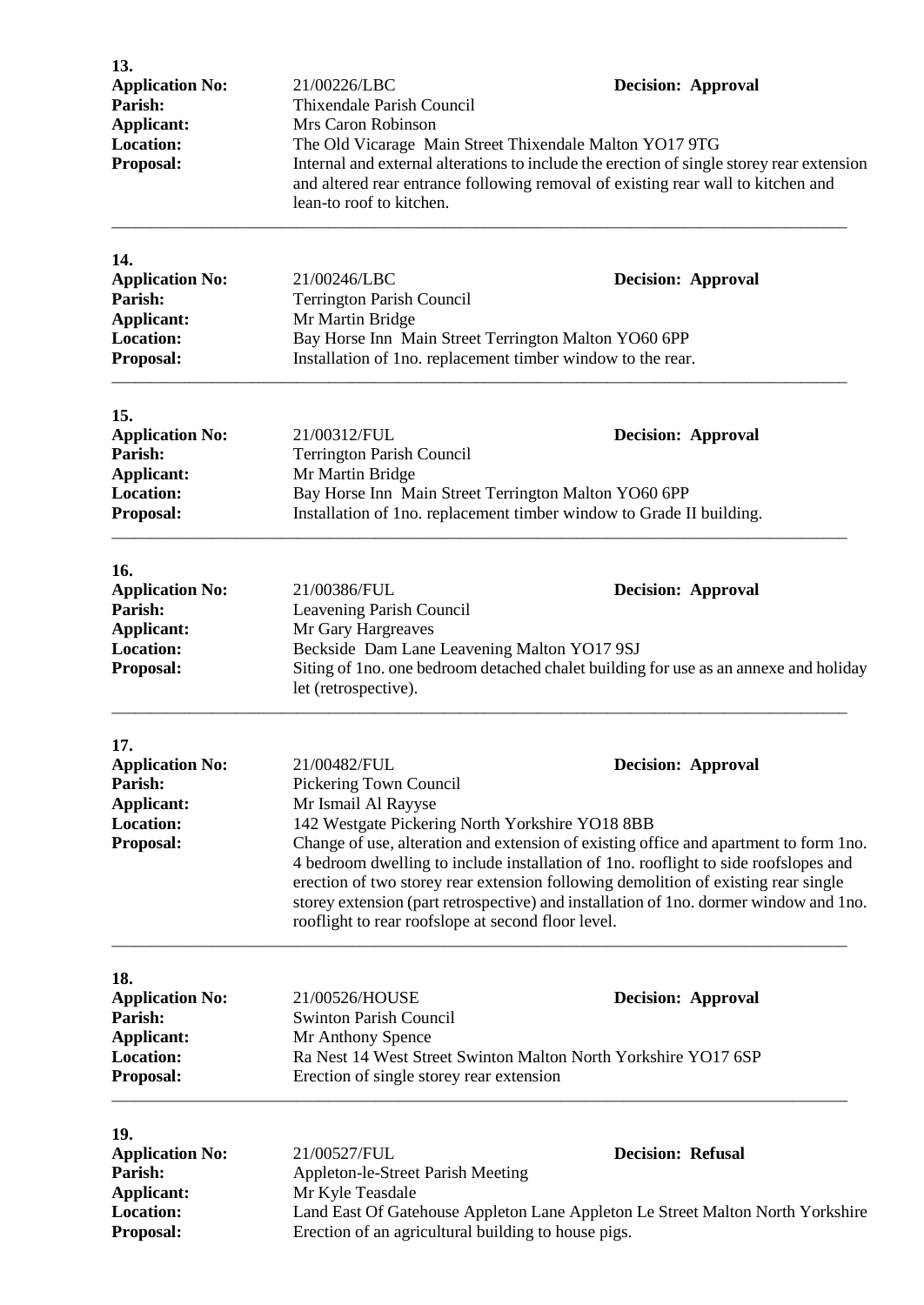| 20.<br><b>Application No:</b><br>Parish:<br>Applicant: | 21/00567/HOUSE<br>Kirkbymoorside Town Council<br>Mr & Mrs Blackmore                                                                                                        | <b>Decision: Approval</b>                                                                                                                                                                                                                                        |
|--------------------------------------------------------|----------------------------------------------------------------------------------------------------------------------------------------------------------------------------|------------------------------------------------------------------------------------------------------------------------------------------------------------------------------------------------------------------------------------------------------------------|
| <b>Location:</b><br>Proposal:                          | Blue Hills 4 Poplar Avenue Kirkbymoorside YO62 6ES<br>Erection of single storey rear extension.                                                                            |                                                                                                                                                                                                                                                                  |
| 21.                                                    |                                                                                                                                                                            |                                                                                                                                                                                                                                                                  |
| <b>Application No:</b><br>Parish:<br>Applicant:        | 21/00576/HOUSE<br><b>Warthill Parish Council</b><br>Mr Jeff Smith                                                                                                          | <b>Decision: Approval</b>                                                                                                                                                                                                                                        |
| <b>Location:</b><br>Proposal:                          | Beech House Common Lane Warthill YO19 5XW<br>existing splayed corner                                                                                                       | Alterations to the existing rear extension to include new flat roof structure, height<br>increase to the existing external wall, together with rendered finish, new large fixed<br>pane windows and sliding door and new corner constructed following removal of |
| 22.                                                    |                                                                                                                                                                            |                                                                                                                                                                                                                                                                  |
| <b>Application No:</b><br>Parish:<br>Applicant:        | 21/00605/HOUSE<br>Pickering Town Council<br>Mr Ralph Croft                                                                                                                 | <b>Decision: Approval</b>                                                                                                                                                                                                                                        |
| <b>Location:</b><br>Proposal:                          | 10 Swainsea Drive Pickering North Yorkshire YO18 8PR<br>front elevation and erection of porch to front elevation                                                           | Alterations to the existing bay window, construction of additional bay window to                                                                                                                                                                                 |
| 23.<br><b>Application No:</b>                          | 21/00608/HOUSE                                                                                                                                                             | <b>Decision: Approval</b>                                                                                                                                                                                                                                        |
| Parish:                                                | Pickering Town Council                                                                                                                                                     |                                                                                                                                                                                                                                                                  |
| Applicant:                                             | Mrs Louise Whitfield                                                                                                                                                       |                                                                                                                                                                                                                                                                  |
| <b>Location:</b><br><b>Proposal:</b>                   | 21 Garden Way Pickering YO18 8BG<br>Erection of single storey side extension                                                                                               |                                                                                                                                                                                                                                                                  |
| 24.                                                    |                                                                                                                                                                            |                                                                                                                                                                                                                                                                  |
| <b>Application No:</b><br>Parish:                      | 21/00624/HOUSE<br><b>Wombleton Parish Council</b>                                                                                                                          | <b>Decision: Approval</b>                                                                                                                                                                                                                                        |
| <b>Applicant:</b><br><b>Location:</b><br>Proposal:     | Ms Georgina Watkins<br>Erection of a detached double garage and home office.                                                                                               | The Cedars Main Street Wombleton Kirkbymoorside North Yorkshire YO62 7RX                                                                                                                                                                                         |
| 25.                                                    |                                                                                                                                                                            |                                                                                                                                                                                                                                                                  |
| <b>Application No:</b><br>Parish:                      | 21/00625/HOUSE<br><b>Ampleforth Parish Council</b>                                                                                                                         | <b>Decision: Approval</b>                                                                                                                                                                                                                                        |
| Applicant:                                             | Mr & Mrs N & R Venable                                                                                                                                                     |                                                                                                                                                                                                                                                                  |
| <b>Location:</b>                                       | 13 Valley View Ampleforth North Yorkshire YO62 4DQ                                                                                                                         |                                                                                                                                                                                                                                                                  |
| Proposal:                                              | Erection of single storey side extension                                                                                                                                   |                                                                                                                                                                                                                                                                  |
| 26.                                                    |                                                                                                                                                                            |                                                                                                                                                                                                                                                                  |
| <b>Application No:</b><br>Parish:                      | 21/00626/HOUSE<br><b>Sheriff Hutton Parish Council</b>                                                                                                                     | <b>Decision: Approval</b>                                                                                                                                                                                                                                        |
| Applicant:                                             | Mr Chris Calvert (MBO Architects LLP)                                                                                                                                      |                                                                                                                                                                                                                                                                  |
| <b>Location:</b>                                       | Jubilee House West End Sheriff Hutton YO60 6SH                                                                                                                             |                                                                                                                                                                                                                                                                  |
| Proposal:                                              | Erection of single storey orangery extension to rear following removal of existing<br>conservatory and erection of single storey extension to the existing side extension. |                                                                                                                                                                                                                                                                  |

\_\_\_\_\_\_\_\_\_\_\_\_\_\_\_\_\_\_\_\_\_\_\_\_\_\_\_\_\_\_\_\_\_\_\_\_\_\_\_\_\_\_\_\_\_\_\_\_\_\_\_\_\_\_\_\_\_\_\_\_\_\_\_\_\_\_\_\_\_\_\_\_\_\_\_\_\_\_\_\_\_\_\_\_\_\_\_\_\_\_\_\_\_\_\_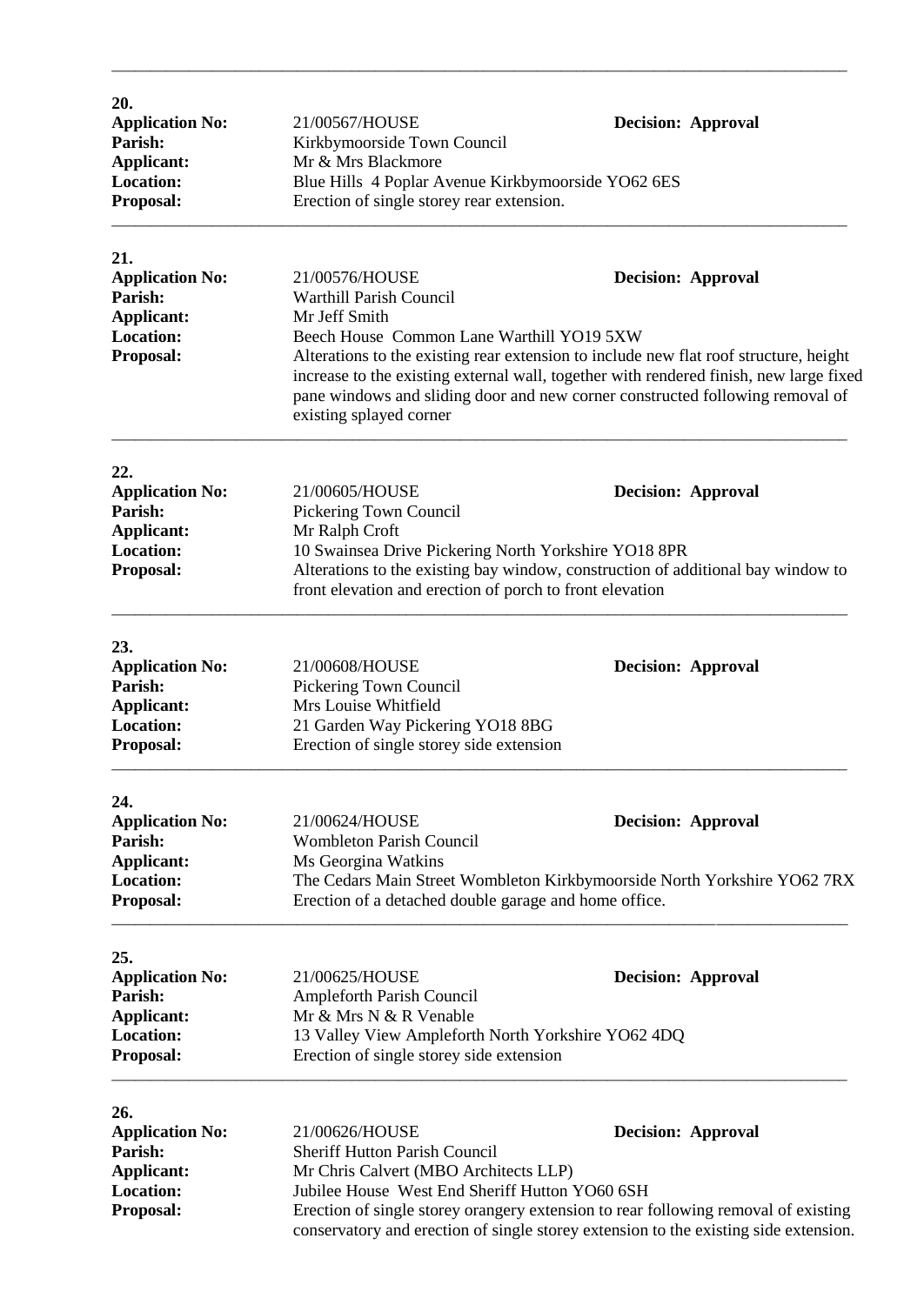| 27.<br><b>Application No:</b><br>Parish:<br><b>Applicant:</b><br><b>Location:</b><br>Proposal: | 21/00627/HOUSE<br>Pickering Town Council<br>Mr Gerry Martin<br>Beacon Cottage 85 Middleton Road Pickering YO18 8NQ<br>Erection of a detached single garage.                            | <b>Decision: Approval</b>                                                                                                                                                                   |
|------------------------------------------------------------------------------------------------|----------------------------------------------------------------------------------------------------------------------------------------------------------------------------------------|---------------------------------------------------------------------------------------------------------------------------------------------------------------------------------------------|
| 28.<br><b>Application No:</b><br>Parish:<br><b>Applicant:</b><br><b>Location:</b><br>Proposal: | 21/00631/HOUSE<br>Norton Town Council<br>Mr & Mrs Milson<br>38 Ryedale Close Norton Malton YO17 9DQ<br>Erection of first floor extension over the existing rear extension.             | <b>Decision: Approval</b>                                                                                                                                                                   |
| 29.<br><b>Application No:</b><br>Parish:<br>Applicant:<br><b>Location:</b><br>Proposal:        | 21/00633/HOUSE<br>Pickering Town Council<br>Mrs Elizabeth King<br>43 Woodlands Park Pickering YO18 7AH<br>Erection of a single storey rear extension                                   | <b>Decision: Approval</b>                                                                                                                                                                   |
| 30.<br><b>Application No:</b><br>Parish:<br><b>Applicant:</b><br><b>Location:</b><br>Proposal: | 21/00637/FUL<br>Huttons Ambo Parish Council<br>Mr Duncan Chapman (Ray Chapman Motors Limited)                                                                                          | <b>Decision: Approval</b><br>Ray Chapman Motors Ltd 8 Rye Close Malton North Yorkshire YO17 6YD<br>Erection of single storey extension to industrial unit for use as car preparation centre |
| 31.<br><b>Application No:</b><br>Parish:<br><b>Applicant:</b><br>Location:<br>Proposal:        | 21/00639/HOUSE<br><b>Malton Town Council</b><br>Mr & Mrs Keith Challis<br>Arlington House 3 Victoria Road Malton YO17 7JJ<br>existing conservatory and part rear-part side extensions. | <b>Decision: Approval</b><br>Erection of single storey part rear-part side extension following the removal of                                                                               |
| 32.<br><b>Application No:</b><br>Parish:<br><b>Applicant:</b><br><b>Location:</b><br>Proposal: | 21/00644/HOUSE<br>Hovingham Parish Council<br>Mr And Mrs B Barnett<br>and lean to extension                                                                                            | <b>Decision: Approval</b><br>Fangdale Cottage Main Street Hovingham North Yorkshire YO62 4LF<br>Erection of single storey rear extension following removal of existing conservatory         |
| 33.<br><b>Application No:</b><br>Parish:<br>Applicant:<br><b>Location:</b><br>Proposal:        | 21/00650/HOUSE<br>Pickering Town Council<br>Mr Nigel Allen<br>Erection of detached greenhouse (retrospective)                                                                          | <b>Decision: Approval</b><br>Holme Lea 62 Middleton Road Pickering North Yorkshire YO18 8NH                                                                                                 |

\_\_\_\_\_\_\_\_\_\_\_\_\_\_\_\_\_\_\_\_\_\_\_\_\_\_\_\_\_\_\_\_\_\_\_\_\_\_\_\_\_\_\_\_\_\_\_\_\_\_\_\_\_\_\_\_\_\_\_\_\_\_\_\_\_\_\_\_\_\_\_\_\_\_\_\_\_\_\_\_\_\_\_\_\_\_\_\_\_\_\_\_\_\_\_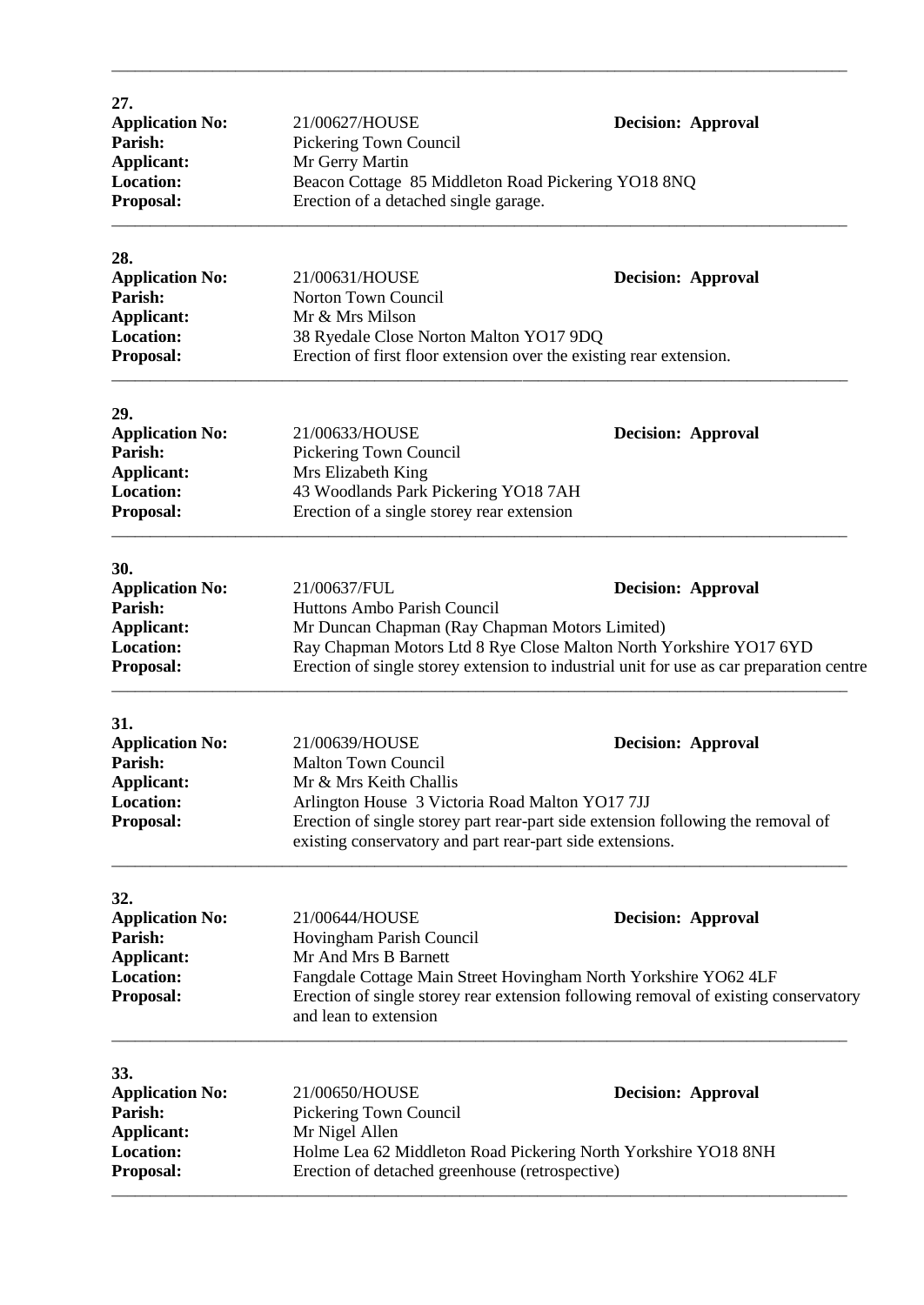| 34.<br><b>Application No:</b><br>Parish:<br>Applicant:<br><b>Location:</b><br>Proposal: | 21/00651/HOUSE<br>Middleton Parish Council<br>Mr And Mrs D Hugill<br>first floor storage                                                                                                                                                                                                                                                                                                                                                                                                         | <b>Decision: Approval</b><br>Church Farm Main Street Middleton Pickering North Yorkshire YO18 8NX<br>Erection of extension to existing detached garage to create additional garaging and |
|-----------------------------------------------------------------------------------------|--------------------------------------------------------------------------------------------------------------------------------------------------------------------------------------------------------------------------------------------------------------------------------------------------------------------------------------------------------------------------------------------------------------------------------------------------------------------------------------------------|------------------------------------------------------------------------------------------------------------------------------------------------------------------------------------------|
| 35.                                                                                     |                                                                                                                                                                                                                                                                                                                                                                                                                                                                                                  |                                                                                                                                                                                          |
| <b>Application No:</b><br>Parish:<br><b>Applicant:</b><br><b>Location:</b>              | 21/00653/FUL<br>Marishes Parish Meeting<br>Mr Michael Morley (Mr & SA Morley)                                                                                                                                                                                                                                                                                                                                                                                                                    | <b>Decision: Approval</b>                                                                                                                                                                |
| Proposal:                                                                               | Moor Close Farm Thornton Lane High Marishes Malton North Yorkshire YO17<br>6UH<br>Change of use of agricultural land for the siting of 3 no. holiday let cabins with<br>associated parking                                                                                                                                                                                                                                                                                                       |                                                                                                                                                                                          |
| 36.<br><b>Application No:</b>                                                           | 21/00655/HOUSE                                                                                                                                                                                                                                                                                                                                                                                                                                                                                   | <b>Decision: Approval</b>                                                                                                                                                                |
| Parish:<br><b>Applicant:</b>                                                            | Amotherby Parish Council<br>Mr & Mrs Quinn                                                                                                                                                                                                                                                                                                                                                                                                                                                       |                                                                                                                                                                                          |
| <b>Location:</b>                                                                        | 1 Meadowfield Amotherby Malton YO17 6TS                                                                                                                                                                                                                                                                                                                                                                                                                                                          |                                                                                                                                                                                          |
| Proposal:                                                                               | Erection of a two storey extension and porch to the north elevation, single storey<br>extension to the east elevation, rendering of existing brickwork and alteration and<br>replacement of existing windows and north entrance door, erection of first floor<br>extension to double garage to form home office, erection of an infill link extension<br>between garage and dwelling and installation of sliding gate to existing access<br>(revised details to 19/01430/HOUSE dated 02.03.2020) |                                                                                                                                                                                          |
| 37.<br><b>Application No:</b>                                                           | 21/00657/FUL                                                                                                                                                                                                                                                                                                                                                                                                                                                                                     | <b>Decision: Approval</b>                                                                                                                                                                |
| Parish:                                                                                 | <b>Ganton Parish Council</b>                                                                                                                                                                                                                                                                                                                                                                                                                                                                     |                                                                                                                                                                                          |
| Applicant:<br><b>Location:</b>                                                          | Mr James Cooper (J. E. W. & R. R. Cooper & Sons)                                                                                                                                                                                                                                                                                                                                                                                                                                                 |                                                                                                                                                                                          |
| Proposal:                                                                               | Warren Cottage Foxholes Driffield YO25 3YP<br>Erection of extension to existing general purpose agricultural building                                                                                                                                                                                                                                                                                                                                                                            |                                                                                                                                                                                          |
| 38.                                                                                     |                                                                                                                                                                                                                                                                                                                                                                                                                                                                                                  |                                                                                                                                                                                          |
| <b>Application No:</b><br>Parish:                                                       | 21/00660/HOUSE<br>Pickering Town Council                                                                                                                                                                                                                                                                                                                                                                                                                                                         | <b>Decision: Approval</b>                                                                                                                                                                |
| Applicant:                                                                              | Mr Michael Stringer                                                                                                                                                                                                                                                                                                                                                                                                                                                                              |                                                                                                                                                                                          |
| <b>Location:</b>                                                                        | High Croft House 52 Ruffa Lane Pickering YO18 7HN                                                                                                                                                                                                                                                                                                                                                                                                                                                |                                                                                                                                                                                          |
| Proposal:                                                                               | Erection of single storey flat roof extension to the rear elevation following removal<br>of existing storage buildings (part retrospective)                                                                                                                                                                                                                                                                                                                                                      |                                                                                                                                                                                          |
| 39.                                                                                     |                                                                                                                                                                                                                                                                                                                                                                                                                                                                                                  |                                                                                                                                                                                          |
| <b>Application No:</b>                                                                  | 21/00669/HOUSE                                                                                                                                                                                                                                                                                                                                                                                                                                                                                   | <b>Decision: Approval</b>                                                                                                                                                                |
| Parish:<br>Applicant:                                                                   | Rillington Parish Council<br>Mrs Jane Bradley                                                                                                                                                                                                                                                                                                                                                                                                                                                    |                                                                                                                                                                                          |
| Location:                                                                               |                                                                                                                                                                                                                                                                                                                                                                                                                                                                                                  |                                                                                                                                                                                          |
| Proposal:                                                                               | 25 Low Moorgate Rillington Malton North Yorkshire YO17 8JW<br>Erection of single storey front extension.                                                                                                                                                                                                                                                                                                                                                                                         |                                                                                                                                                                                          |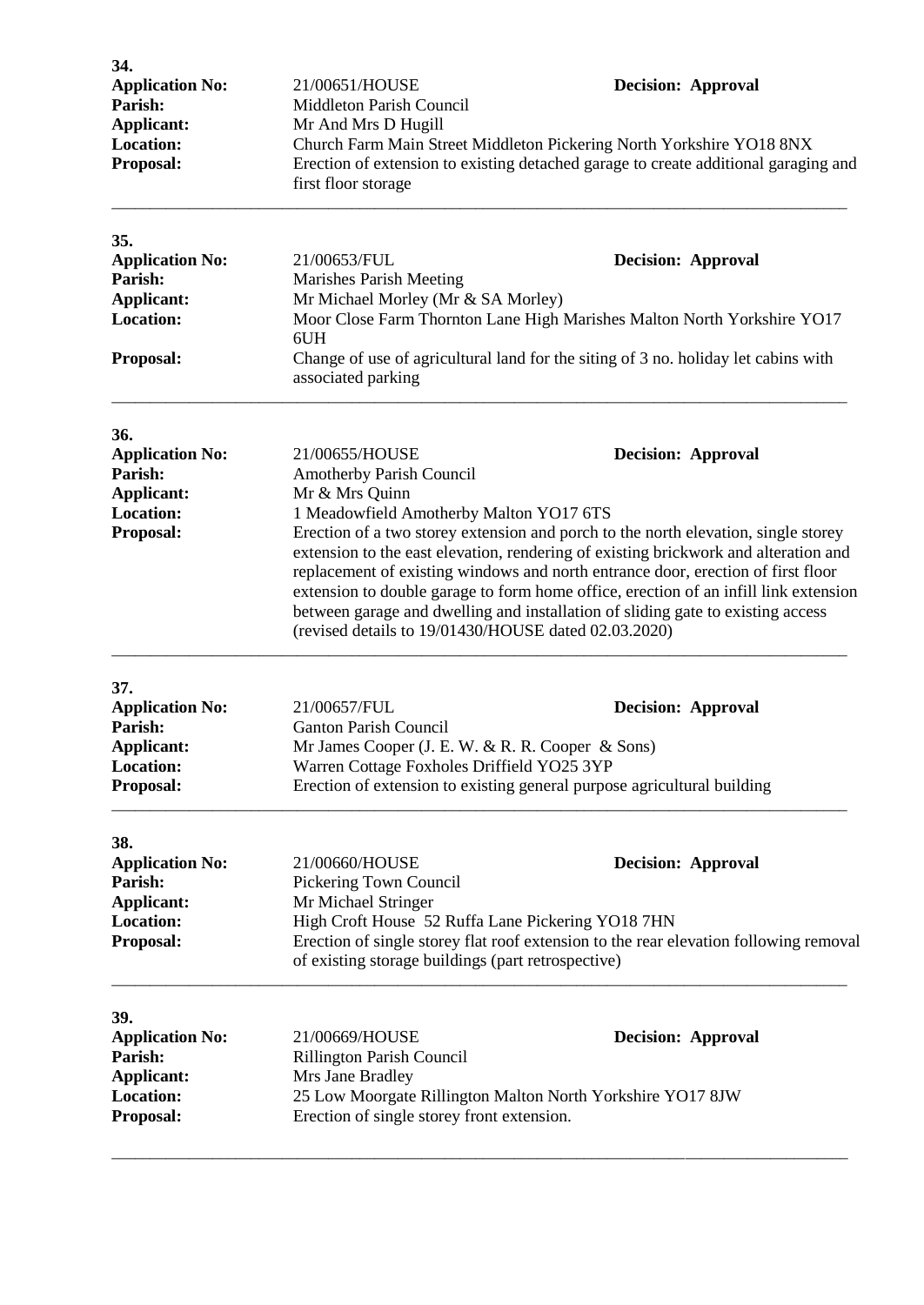| 40.<br><b>Application No:</b><br>Parish:<br>Applicant: | 21/00674/HOUSE<br><b>Sheriff Hutton Parish Council</b><br>Mr Daniel Hammond                                                                                                                                                                           | <b>Decision: Approval</b> |
|--------------------------------------------------------|-------------------------------------------------------------------------------------------------------------------------------------------------------------------------------------------------------------------------------------------------------|---------------------------|
| <b>Location:</b><br>Proposal:                          | Casa Mia Sheriff Hutton YO32 5TT<br>Erection of single storey side extension together with conversion of garage into<br>additional living accommodation (revised scheme to planning approval<br>20/01185/HOUSE dated 08.02.2021) (part retrospective) |                           |
| 41.                                                    |                                                                                                                                                                                                                                                       |                           |
| <b>Application No:</b><br>Parish:                      | 21/00677/HOUSE<br><b>Malton Town Council</b>                                                                                                                                                                                                          | <b>Decision: Approval</b> |
| Applicant:                                             | Ms Hayley Pegg                                                                                                                                                                                                                                        |                           |
| <b>Location:</b>                                       | 17 Middlecave Drive Malton YO17 7BB                                                                                                                                                                                                                   |                           |
| Proposal:                                              | Erection of single storey rear extension and erection of detached garage following<br>demolition of existing garage                                                                                                                                   |                           |
| 42.                                                    |                                                                                                                                                                                                                                                       |                           |
| <b>Application No:</b>                                 | 21/00683/HOUSE                                                                                                                                                                                                                                        | <b>Decision: Approval</b> |
| Parish:<br>Applicant:                                  | Kirkbymoorside Town Council<br>Mr & Mrs Young                                                                                                                                                                                                         |                           |
| <b>Location:</b>                                       | 16 Poplar Avenue Kirkbymoorside YO62 6ES                                                                                                                                                                                                              |                           |
| Proposal:                                              | Erection of single storey rear extension                                                                                                                                                                                                              |                           |
| 43.                                                    |                                                                                                                                                                                                                                                       |                           |
| <b>Application No:</b><br>Parish:                      | 21/00685/HOUSE<br><b>Oswaldkirk Parish Meeting</b>                                                                                                                                                                                                    | <b>Decision: Approval</b> |
| Applicant:                                             | Mr Clive Freeman                                                                                                                                                                                                                                      |                           |
| <b>Location:</b><br>Proposal:                          | Newton Grange Farmhouse Newton Grange Oswaldkirk Helmsley YO62 5YG<br>Erection of a detached garden building for use as a home gym                                                                                                                    |                           |
| 44.                                                    |                                                                                                                                                                                                                                                       |                           |
| <b>Application No:</b>                                 | 21/00686/HOUSE                                                                                                                                                                                                                                        | <b>Decision: Approval</b> |
| Parish:<br>Applicant:                                  | Pickering Town Council<br>Mr and Mrs N I Andrews                                                                                                                                                                                                      |                           |
| <b>Location:</b>                                       | 54 Eastgate Pickering YO18 7DU                                                                                                                                                                                                                        |                           |
| Proposal:                                              | Erection of replacement summerhouse in rear garden                                                                                                                                                                                                    |                           |
| 45.                                                    |                                                                                                                                                                                                                                                       |                           |
| <b>Application No:</b><br>Parish:                      | 21/00687/HOUSE                                                                                                                                                                                                                                        | <b>Decision: Approval</b> |
| Applicant:                                             | Lillings Ambo Parish Council<br>Mr & Mrs Wilson                                                                                                                                                                                                       |                           |
| <b>Location:</b>                                       | The Wheel House Lilling Back Lane West Lilling YO60 6RP                                                                                                                                                                                               |                           |
| Proposal:                                              | Erection of single storey extension and porch to front elevation to include area of<br>raised decking                                                                                                                                                 |                           |
| 46.                                                    |                                                                                                                                                                                                                                                       |                           |
| <b>Application No:</b>                                 | 21/00707/HOUSE<br><b>Ampleforth Parish Council</b>                                                                                                                                                                                                    | <b>Decision: Approval</b> |
|                                                        |                                                                                                                                                                                                                                                       |                           |
| Parish:                                                |                                                                                                                                                                                                                                                       |                           |
| Applicant:<br><b>Location:</b>                         | Mr David Chase<br>The Ark Main Street Ampleforth YO62 4DU                                                                                                                                                                                             |                           |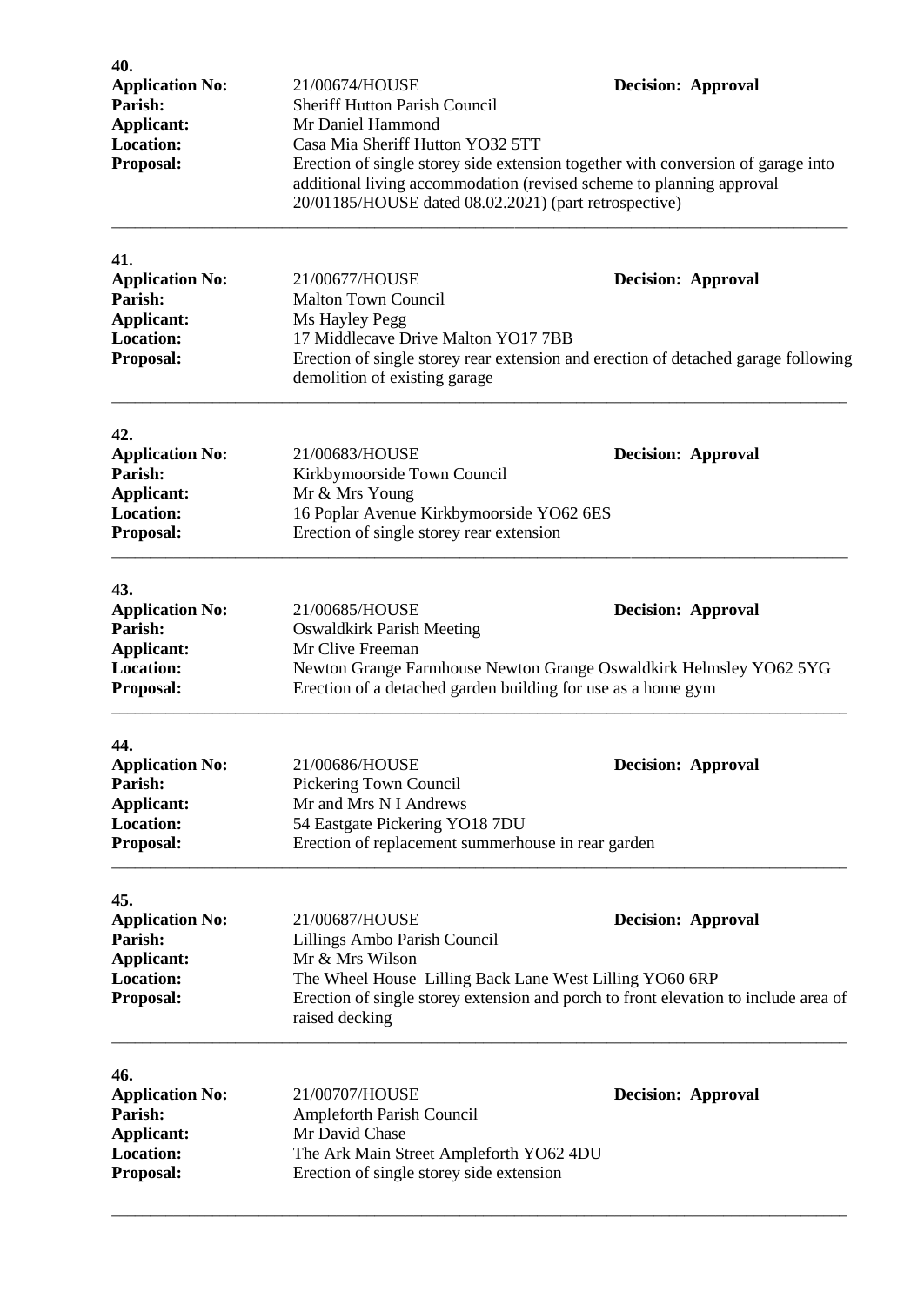| 47.                    |                     |                                                                                   |
|------------------------|---------------------|-----------------------------------------------------------------------------------|
| <b>Application No:</b> | 21/00708/FUL        | <b>Decision: Approval</b>                                                         |
| Parish:                | Norton Town Council |                                                                                   |
| Applicant:             | Mrs Wendy Marucci   |                                                                                   |
| <b>Location:</b>       |                     | Spring Cottage Bazeleys Lane Norton Malton North Yorkshire YO17 9PY               |
| <b>Proposal:</b>       |                     | Change of use from a residential home for the elderly (Use Class C2) to a private |
|                        |                     | residential dwelling (Use Class C3) following closure of the residential home     |

\_\_\_\_\_\_\_\_\_\_\_\_\_\_\_\_\_\_\_\_\_\_\_\_\_\_\_\_\_\_\_\_\_\_\_\_\_\_\_\_\_\_\_\_\_\_\_\_\_\_\_\_\_\_\_\_\_\_\_\_\_\_\_\_\_\_\_\_\_\_\_\_\_\_\_\_\_\_\_\_\_\_\_\_\_\_\_\_\_\_\_\_\_\_\_

| 48.                    |                                                 |                                                                                                                                                                    |
|------------------------|-------------------------------------------------|--------------------------------------------------------------------------------------------------------------------------------------------------------------------|
| <b>Application No:</b> | 21/00712/TPO                                    | <b>Decision: DETERMINED</b>                                                                                                                                        |
| <b>Parish:</b>         | Pickering Town Council                          |                                                                                                                                                                    |
| Applicant:             | Mr Richardson                                   |                                                                                                                                                                    |
| <b>Location:</b>       | 1 Norman Close Pickering YO18 7AZ               |                                                                                                                                                                    |
| <b>Proposal:</b>       | scaffold limb by 2 metres - both of TPO 35/1966 | Works to T1 Sycamore; Requires removal of epicormic stem growth and 10% crown<br>thin and T2 Beech; Requires 10% crown thin and reduction of lower southern facing |

\_\_\_\_\_\_\_\_\_\_\_\_\_\_\_\_\_\_\_\_\_\_\_\_\_\_\_\_\_\_\_\_\_\_\_\_\_\_\_\_\_\_\_\_\_\_\_\_\_\_\_\_\_\_\_\_\_\_\_\_\_\_\_\_\_\_\_\_\_\_\_\_\_\_\_\_\_\_\_\_\_\_\_\_\_\_\_\_\_\_\_\_\_\_\_

| 49.                    |                                                                                                                                                                                                                                                                                                                                                                                                                                                                                                                                                                                                                                                                                                                                                                                                                                                                                                                                                                                                                                                                                                                                                                                                                          |                             |
|------------------------|--------------------------------------------------------------------------------------------------------------------------------------------------------------------------------------------------------------------------------------------------------------------------------------------------------------------------------------------------------------------------------------------------------------------------------------------------------------------------------------------------------------------------------------------------------------------------------------------------------------------------------------------------------------------------------------------------------------------------------------------------------------------------------------------------------------------------------------------------------------------------------------------------------------------------------------------------------------------------------------------------------------------------------------------------------------------------------------------------------------------------------------------------------------------------------------------------------------------------|-----------------------------|
| <b>Application No:</b> | 21/00713/TPO                                                                                                                                                                                                                                                                                                                                                                                                                                                                                                                                                                                                                                                                                                                                                                                                                                                                                                                                                                                                                                                                                                                                                                                                             | <b>Decision: DETERMINED</b> |
| Parish:                |                                                                                                                                                                                                                                                                                                                                                                                                                                                                                                                                                                                                                                                                                                                                                                                                                                                                                                                                                                                                                                                                                                                                                                                                                          |                             |
| Applicant:             | Mr Abbott                                                                                                                                                                                                                                                                                                                                                                                                                                                                                                                                                                                                                                                                                                                                                                                                                                                                                                                                                                                                                                                                                                                                                                                                                |                             |
| <b>Location:</b>       | The Old Vicarage Church Street Amotherby Malton YO17 6TN                                                                                                                                                                                                                                                                                                                                                                                                                                                                                                                                                                                                                                                                                                                                                                                                                                                                                                                                                                                                                                                                                                                                                                 |                             |
| <b>Proposal:</b>       | Amotherby Parish Council<br>Works to T1: Yew; Requires reduction of lower crown over road by 1m, T2: Yew;<br>Requires reduction of lower crown over road by 1m and reduce height to balance<br>with T1, T6: Beech; Requires height reduction of 3m and limbs extending towards<br>house by 2m to maintain a more compact crown, T7: Sycamore; Requires removal of<br>lowest limb affecting utility lines and thin out 3 upper limbs by 15% to prevent<br>possible failure due to end loading, T8: Chestnut; Requires crown lift over garden to<br>4m and 5.1m over highway, also removal/reduction of roadside limbs affecting<br>utility lines, T9: Yew; Requires removal of lowest westerly facing limb to facilitate<br>grounds maintenance, T10: Beech; Requires removal of decayed limb over highway<br>and reduction of secondary limb extending over highway by 2m, T11: Beech;<br>Requires crown lift to 5m over garden, and thin out limbs extending over Manor<br>Farm Bungalow by 15%, T12: Beech; Requires crown lift to 5m over garden, thin out<br>limbs extending over Manor Farm Bungalow by 15%, and removal of large limb to<br>balance and T14: Ash; Requires crown thin by 10% - all of TPO 273/2001 |                             |

| 51.<br><b>Application No:</b><br>$\mathbf{n}$ . $\mathbf{n}$ | 21/00721/LBC<br>$C_{1}$ II 1 D 1 $C_{1}$ 1                    | <b>Decision: Approval</b> |  |
|--------------------------------------------------------------|---------------------------------------------------------------|---------------------------|--|
| <b>Proposal:</b>                                             | Installation of a glass pitched roof over existing courtyard. |                           |  |
| <b>Location:</b>                                             | Mrs Lisa Dawson<br>The Elms Gate Helmsley YO41 1NE            |                           |  |
| Applicant:                                                   |                                                               |                           |  |
| Parish:                                                      | Gate Helmsley Parish Council                                  |                           |  |
| 50.<br><b>Application No:</b>                                | 21/00720/HOUSE                                                | <b>Decision: Approval</b> |  |

| <b>Application No:</b> | 21/00721/LBC                    | <b>Decision: Approval</b>                                                     |
|------------------------|---------------------------------|-------------------------------------------------------------------------------|
| Parish:                | Gate Helmsley Parish Council    |                                                                               |
| Applicant:             | Mrs Lisa Dawson                 |                                                                               |
| <b>Location:</b>       | The Elms Gate Helmsley YO41 1NE |                                                                               |
| <b>Proposal:</b>       |                                 | Installation of a glass pitched roof over existing courty and reopen existing |
|                        | external door.                  |                                                                               |

\_\_\_\_\_\_\_\_\_\_\_\_\_\_\_\_\_\_\_\_\_\_\_\_\_\_\_\_\_\_\_\_\_\_\_\_\_\_\_\_\_\_\_\_\_\_\_\_\_\_\_\_\_\_\_\_\_\_\_\_\_\_\_\_\_\_\_\_\_\_\_\_\_\_\_\_\_\_\_\_\_\_\_\_\_\_\_